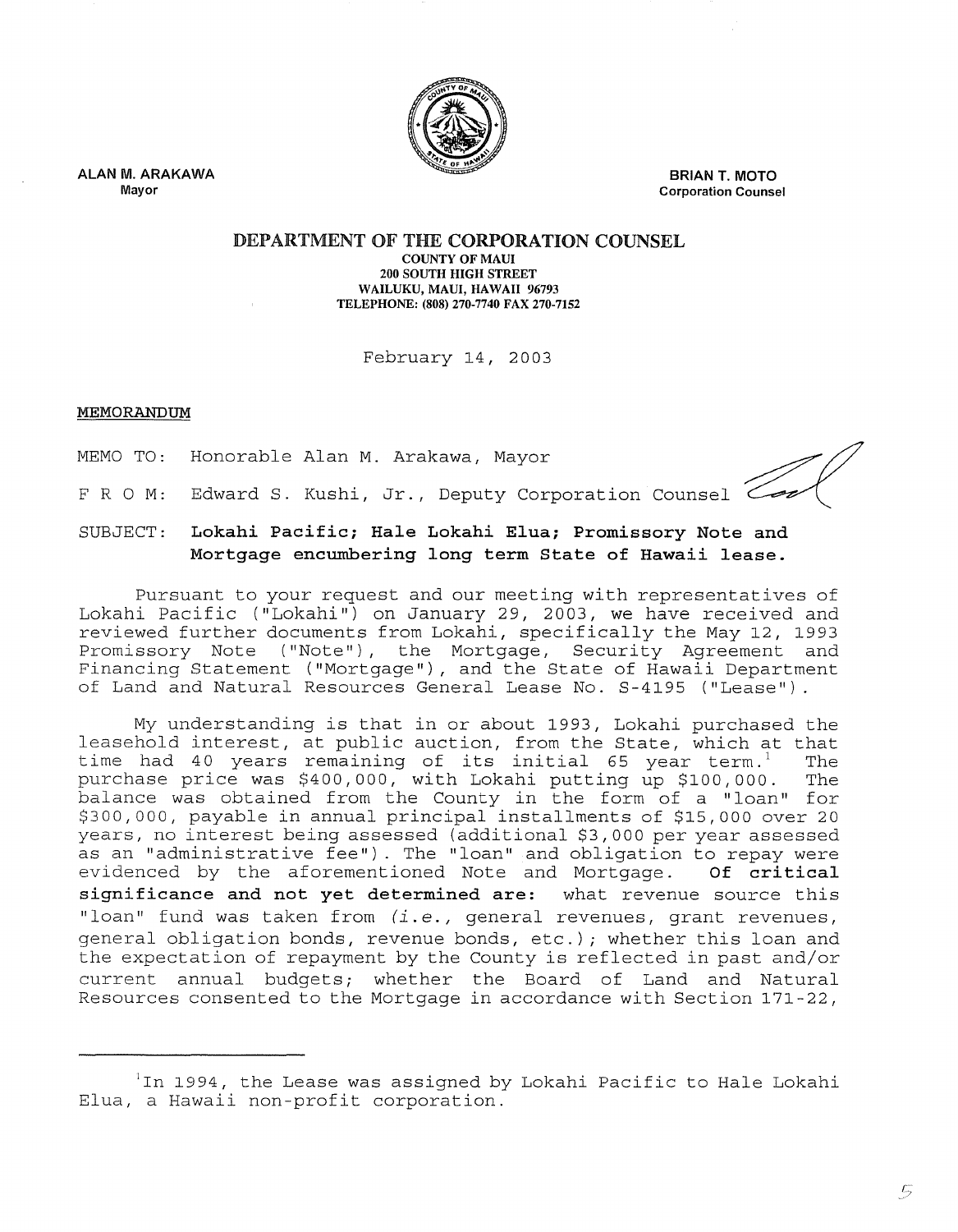Honorable Alan **M.** Arakawa February 14, 2003 Page 2

Hawaii Revised Statutes, and paragraph 15 of the Lease; and whether Council approval by resolution was obtained.

As set forth in the January 21, 2003 letter to Director Alice Lee from Lokahi, the State, in its periodic lease-rent escalation review, has proposed an increase in the annual lease rent from \$6,700 to \$20,000 (300% increase), and thus, Lokahi is requesting the County's consideration to "forgive" the remaining balance owing on the Note (\$195,000 balance owing). Lokahi has represented that the "Bottom line is that this project cannot bear the annual loan and lease payments plus the cost of operations."

### Debt Forgiveness:

Generally, for non-budget items/appropriations, the administration can and has in the past, "written-off" so called "uncollectable" debts due and owing the County, it being within the discretion of the administration to determine whether the time and effort to collect said debt would be fruitless. Please understand that the term "written off" or "write-off" is not a legal term, but an accounting term in the sense that one would report a "bad debt" on financial statements. We have reviewed all relevant charter and code provisions, and can find no prohibition regarding this practice, nor any requirement for Council approval. We do note, however, that past administrations have notified the Council prior to adjusting the relevant account(s).

However, for funds that have been specifically appropriated in the annual County budget, any material amendment to the character, nature, purpose, use and/or disposition of said funds may require Council approval, possibly via an ordinance.

Likewise, if the "loan" was approved and/or authorized by the Council in 1993 or prior thereto through an ordinance, or most likely, via resolution, any change should also be reviewed and approved by said body.

Although the loan is secured by the Mortgage *(i.e.,* mortgage on the lessee's leasehold interest in the real property, or leasehold mortgage) , which provides for remedies such as foreclosure and auction sale as well as rent collection pending sale in the event of default, we do not believe an event of default would mandate foreclosure and/or collection proceedings, as the Note itself, at page 2 under "Default", states: